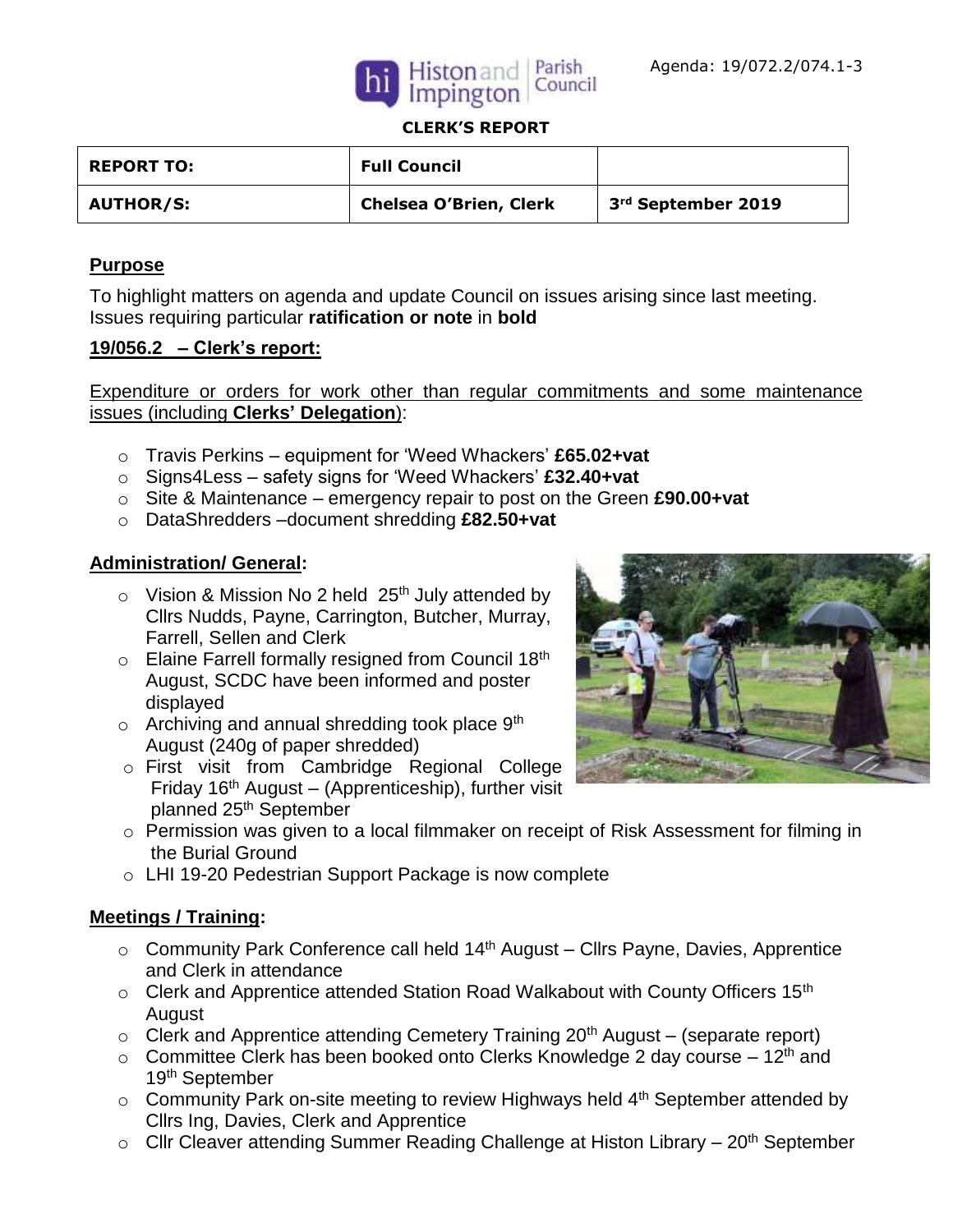## **Staff matters and holiday/TOIL dates:**

- o It is with great sadness I report that the Grounds Operative has handed in his notice. His last working day was Thursday 5<sup>th</sup> September. He will be greatly missed by all!
- $\circ$  Temporary contractor cover sourced to assist with pitch marking on Friday's pending any possible permanent appointment.
- $\circ$  Office hours. The office is open Monday Thursday 9.30am 12.30pm and Tuesdays 2pm – 4pm. Other times are by appointment
- o 'Green Skip' trial in progress at the Recreation Ground, ambitions to make permanent during peak summer months. Logistics, safety and siting yet to be confirmed
- o Staff email addresses: [clerk@hisimp.net](mailto:clerk@hisimp.net) – Clerk [committee.clerk@hisimp.net](mailto:committee.clerk@hisimp.net) – Committee Clerk/Information Officer [office@hisimp.net](mailto:office@hisimp.net) Office Manager/RFO [admin@hisimp.net](mailto:admin@hisimp.net) – Apprentice Business Administrator [groundsman@hisimp.net](mailto:groundsman@hisimp.net) – Head Groundsman [asst.groundsman@hisimp.net](mailto:asst.groundsman@hisimp.net) – Assistant Groundsman

| <b>Committee</b>                    | Which member of staff  |
|-------------------------------------|------------------------|
| <b>Community Park Sub Committee</b> | Clerk/Apprentice       |
| Environment                         | <b>Committee Clerk</b> |
| Employment                          | <b>Clerk</b>           |
| Finance, Legal & Admin              | <b>Office Manager</b>  |
| Highways                            | <b>Clerk</b>           |
| Planning                            | Clerk/Apprentice       |
| Recreation                          | <b>Office Manager</b>  |

**Annual Leave:** Clerk: W/C 23<sup>rd</sup> September; 4<sup>th</sup> October; 7<sup>th</sup> October

## **Visitors to the Office:**

Cllrs Payne, Farrell, Carrington, Davies, Gordon, Moore, Cleaver Bowls & Cricket clubs representative Youth Worker, Andrea Cowley PCSO Tony Martin

## Residents:

- o overhanging vegetation B1049
- o new resident to the village looking for information
- o tennis court bookings
- o key collections for community room bookings
- o query about access and dropped kerbs

## Contractors:

- $\circ$  Munro annual service/water testing
- $\circ$  PA Collacot electrical safety testing
- o Sharp Copier
- $\circ$  Scamblers Courtesy call
- $\circ$  CamAlarms half yearly service for fire alarms

**Please let Clerk know your holiday dates** as this greatly aids arrangements in the Council diary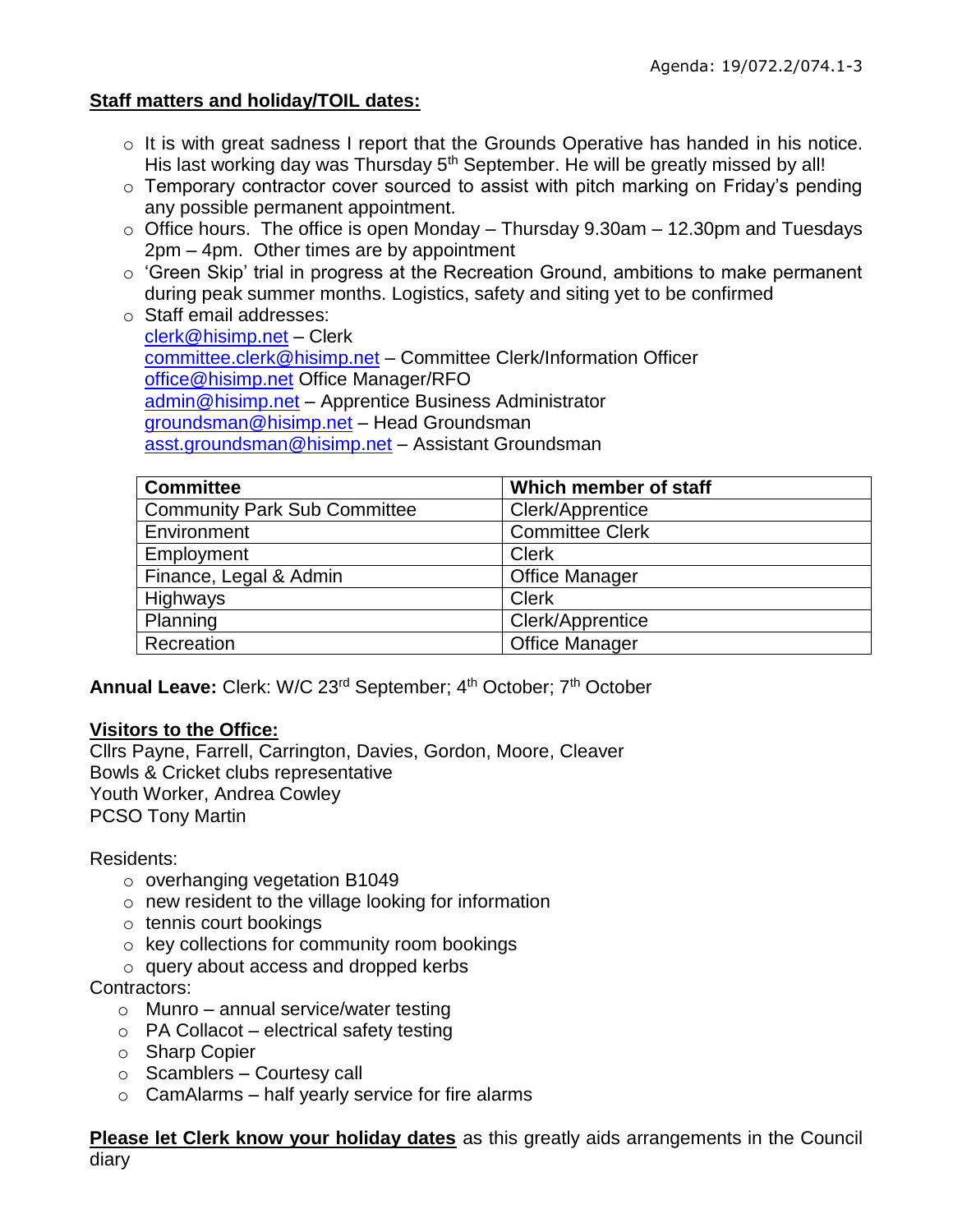

| <b>REPORT TO:</b> | <b>Full Council</b>                | 11 September 2019 |
|-------------------|------------------------------------|-------------------|
| <b>AUTHOR/S:</b>  | Lynda Marsh, Office<br>Manager/RFO |                   |

# **Purpose**

To list accounts paid by delegated approval, and payment of outstanding accounts

o Accounts paid by delegated approval – to note only:

| <b>Expenses paid by DDR</b> |                                  |            |        |          |                           |
|-----------------------------|----------------------------------|------------|--------|----------|---------------------------|
| <b>Beneficiary</b>          | Description                      | <b>Net</b> | Vat    | Gross    | <b>Cost Centre</b>        |
| Barclaycard                 | Paint, signs, domain hosting     | 232.45     | 46.49  | 278.94   | Administration,           |
|                             | renewal                          |            |        |          | Recreation                |
| Sharp - Copy IT             | Copier reading                   | 96.22      | 19.24  | 115.46   | Administration            |
| Onecom                      | Telephone & broadband            | 82.84      | 16.57  | 99.41    | Administration            |
| <b>British Gas</b>          | CKH - electricity                | 16.01      | 0.80   | 16.81    | Environment               |
| London Fuel                 | Unleaded fuel                    | 35.56      | 7.12   | 42.68    | Recreation,               |
|                             |                                  |            |        |          | Environment               |
| <b>British Gas</b>          | Gas account                      | 369.54     | 18.47  | 388.01   | Recreation                |
| Siemens Financial           | Copier rental                    | 194.34     | 38.86  | 233.20   | Administration            |
| <b>Services</b>             |                                  |            |        |          |                           |
| UnityTrust Bank             | Manual credit handling charge    | 11.00      |        | 11.00    | Administration            |
| OneCom                      | Telephone & broadband            | 85.08      | 17.02  | 102.10   | Administration            |
| Sharp - Copy IT             | Copier reading                   | 71.73      | 14.35  | 86.08    | Administration            |
| Barclaycard                 | Safety boots (PPE), safety signs | 77.34      | 15.47  | 92.81    | Admin,                    |
|                             |                                  |            |        |          | Environment,              |
| London Fuel                 | Unleaded fuel                    | 52.08      | 10.41  | 62.49    | Recreation<br>Recreation, |
|                             |                                  |            |        |          | Environment               |
| <b>British Gas</b>          | Electricity account - July to    | 699.37     | 139.87 | 839.24   | Recreation                |
|                             | August                           |            |        |          |                           |
| <b>British Gas</b>          | Gas account - August             | 59.65      | 2.98   | 62.63    | Recreation                |
|                             | Duty of Care Controlled Waste    |            |        |          |                           |
| PHS Group                   | <b>Transfer Note</b>             | 76.50      | 15.30  | 91.80    | Recreation                |
| <b>Total</b>                |                                  | 2,159.71   | 362.95 | 2,522.66 |                           |

|                              | <b>Retrospective Accounts for</b><br>Approval |            |      |       |                    |
|------------------------------|-----------------------------------------------|------------|------|-------|--------------------|
| <b>Expenses paid by BACS</b> | Description                                   | <b>Net</b> | Vat  | Gross | <b>Cost Centre</b> |
| <b>Fleet Linemarkers Ltd</b> | Rubber handle grip                            | 6.00       | 1.20 | 7.20  | Recreation         |
| J Franklin                   | Restoration expenses for Histon               | 20.75      |      | 20.75 |                    |
|                              | <b>Bier</b>                                   |            |      |       | Environment        |
| <b>SCDC</b>                  | Room hire - Sustainability Group              | 22.50      |      | 22.50 | Environment        |
| <b>Roger Hovells</b>         | Office cleaning                               | 30.00      |      | 30.00 | Administration     |
| R W Collet                   | Padlock, additional keys etc.                 | 57.25      |      | 57.25 | Recreation,        |
|                              |                                               |            |      |       | Environment        |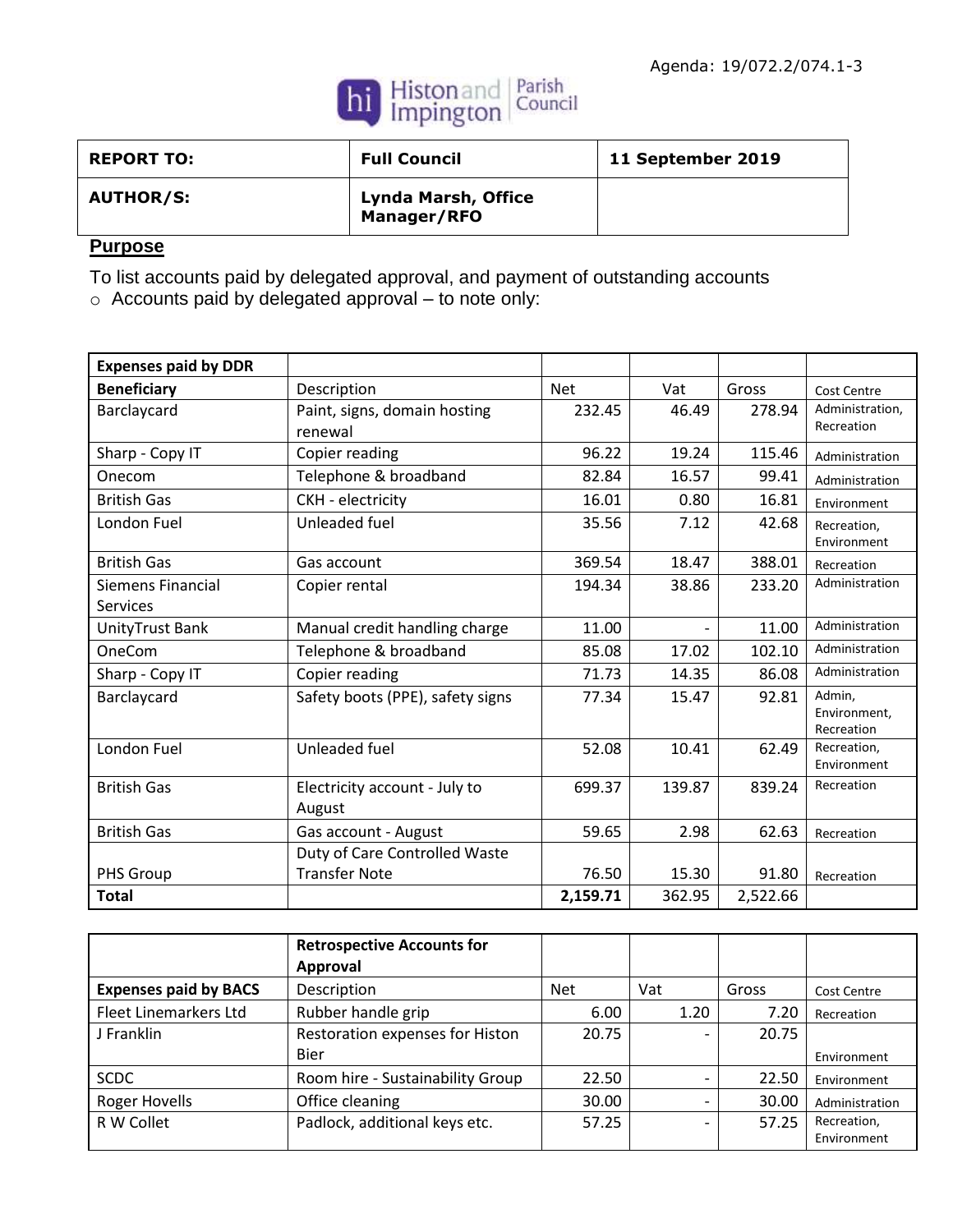| <b>ESPO</b>                    | Office supplies, cleaning products | 74.98     | 15.00  | 89.98     | Recreation,<br>Administration |
|--------------------------------|------------------------------------|-----------|--------|-----------|-------------------------------|
| Site & Maintenance             | Emergency repair to post on The    | 75.00     | 15.00  | 90.00     | Environment                   |
| <b>Services</b>                | Green                              |           |        |           |                               |
|                                | <b>Burial Ground training -</b>    |           |        |           |                               |
| <b>CAPALC</b>                  | apprentice                         | 120.00    |        | 120.00    | Administration                |
| <b>CSA Cleaning Equipment</b>  | Wash room supplies                 | 106.00    | 21.20  | 127.20    | Recreation                    |
| Crossover Group                | Additional detector                | 125.00    | 25.00  | 150.00    | Recreation                    |
| Site & Maintenance             | Office alterations, remove         | 260.00    | 52.00  | 312.00    | Sec106,                       |
| Services                       | padlock at South Road              |           |        |           | Recreation                    |
| L M Dewar Cleaning             |                                    | 415.25    |        | 415.25    | Recreation                    |
| <b>Services</b>                | Pavilion - July                    |           |        |           |                               |
| Mower People                   | Replacement mower (B/Grd),         | 533.33    | 106.67 | 640.00    | Environment,                  |
|                                | strimmer nylon cord                |           |        |           | Recreation                    |
| <b>CBS Office Solutions</b>    | Office furniture                   | 594.00    | 118.80 | 712.80    | Sec 106                       |
| <b>Buchans Landscapes</b>      | Grasscutting - July                | 1,854.95  | 370.98 | 2,225.93  | Environment                   |
| <b>Connections Bus Project</b> | Youth work contract - September    | 7,517.00  |        | 7,517.00  | Youth                         |
|                                | to December 2019                   |           |        |           |                               |
| <b>Cambs County Council</b>    | Contribution to LHI 2017-19        | 14,962.25 |        | 14,962.25 | Highways                      |
|                                | project - footpaths phase 1        |           |        |           |                               |
| M5 Administration              | Wages, NI, and pension             | 14,619.48 |        | 14,619.48 | Administration                |
|                                | Rec Groundsman expenses            | 25.53     |        | 25.53     | Recreation                    |
| <b>Total</b>                   |                                    | 41,419.27 | 725.85 | 42,145.12 |                               |

**The above BACS payments** were verified and authorised by

Cllrs Payne and Davies (14.8.19)

|                              | <b>Accounts for Approval</b>              |            |        |                |                 |
|------------------------------|-------------------------------------------|------------|--------|----------------|-----------------|
| <b>Expenses paid by BACS</b> | Description                               | <b>Net</b> | Vat    | Total          | Cost Centre     |
|                              | Equipment for 'Weed Whackers'             |            |        |                |                 |
| <b>Travis Perkins</b>        | group                                     | 65.02      | 13.01  | 78.03          | Environment     |
| D A Pest Control             | Pest control                              | 80.00      |        | 80.00          | Recreation      |
| Data Shredders               | Paper / document shredding                | 82.50      | 16.50  | 99.00          | Administration  |
| PPL PRS Ltd                  | Annual licence 2018 - 2019                | 158.88     | 31.78  | 190.66         | Recreation      |
| <b>PPL PRS Ltd</b>           | Annual licence 2019 - 2020                | 163.53     | 32.71  | 196.24         | Recreation      |
| <b>Fleet Linemarkers Ltd</b> | Pitchmarker - 15 ltr x 16                 | 444.16     | 88.83  | 532.99         | Recreation      |
|                              | Piaggio service and repairs               |            |        |                |                 |
| <b>Scamblers</b>             | (electric model)                          | 689.66     | 137.93 | 827.59         | Environment     |
| C J Foster                   | Expenses - mileage allowance and<br>27.55 |            |        | 27.55          | Administration, |
|                              | <b>BTU refreshments</b>                   |            |        |                | Environment     |
| <b>Roger Hovells</b>         | 30.00<br>Office cleaning                  |            | 30.00  | Administration |                 |
| <b>CBS Office Solutions</b>  | Stationery                                | 25.60      | 5.12   | 30.72          | Administration  |
| CamAlarms Ltd                | 50% service of fire alarm system          | 68.00      | 13.60  | 81.60          | Recreation      |
|                              | Marking paint, emulsion, grip             |            |        |                |                 |
| Ridgeons (Huws Gray)         | adhesive                                  | 107.46     | 21.49  | 128.95         | Recreation      |
| Mick George Ltd              | 4 yard skip                               | 110.00     | 22.00  | 132.00         | Recreation      |
| L M Dewar Cleaning           |                                           |            |        |                |                 |
| <b>Services</b>              | Pavilion - August<br>401.18               |            | 401.18 | Recreation     |                 |
| P A Collacott & Co           | Electrical installation condition         | 1,160.16   | 232.03 | 1,392.19       | Recreation      |
|                              | report, replace lamps & light             |            |        |                |                 |
|                              | fittings required                         |            |        |                |                 |